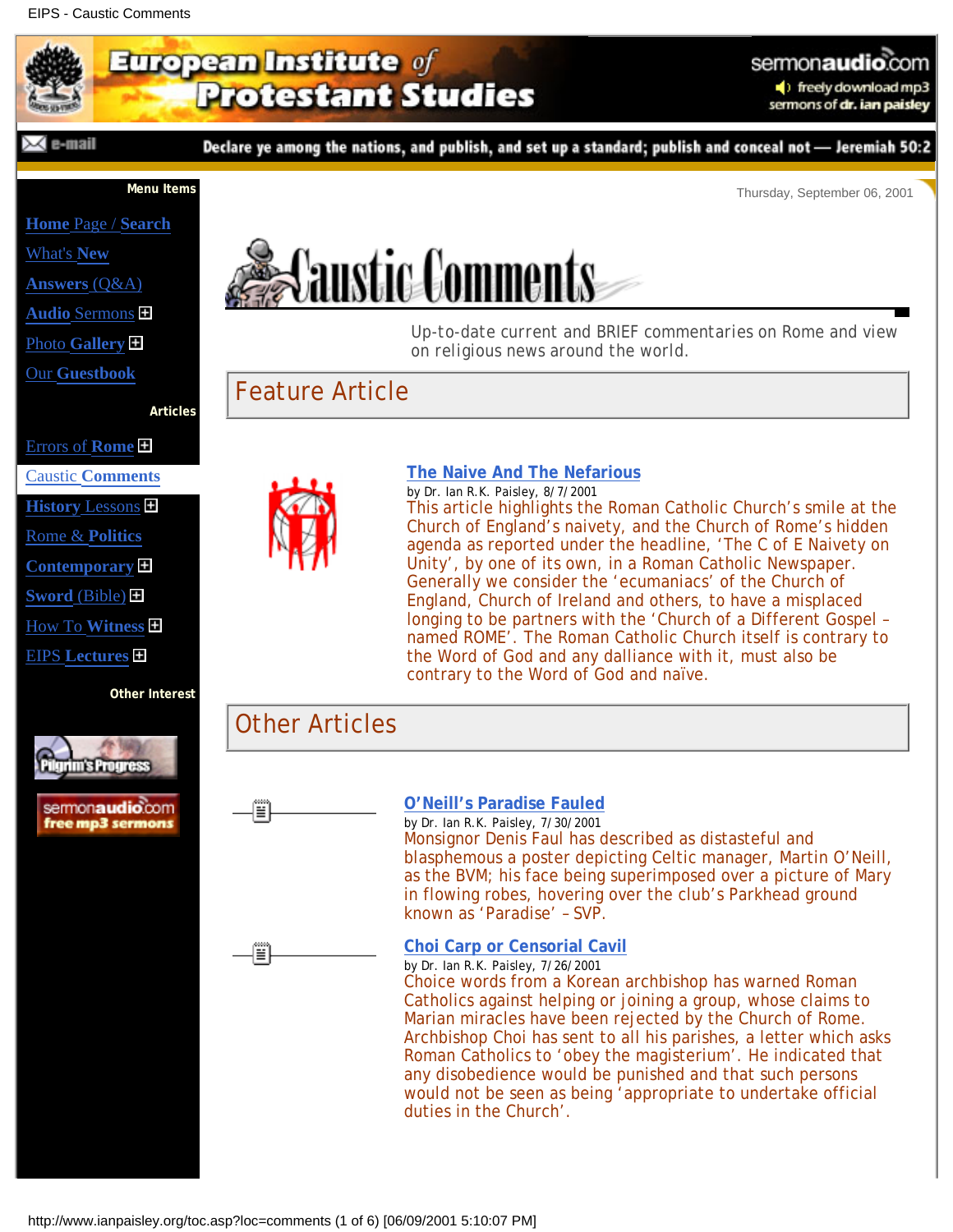| ≣          | <b>Taking The Biscuit Or The Mickey!</b><br>by Dr. Ian R.K. Paisley, 7/23/2001<br>It would appear that not even the church mouse considered the<br>wafers to be a tasty morsel. Such a fuss over a piece of wafer<br>highlights just one of the unbelievable things the Church of<br>Rome propagates as truth. |
|------------|----------------------------------------------------------------------------------------------------------------------------------------------------------------------------------------------------------------------------------------------------------------------------------------------------------------|
| 00000<br>≣ | The English Are Fatherless Says Cardinal Cormac<br>by Dr. Ian R.K. Paisley, 7/21/2001                                                                                                                                                                                                                          |
| ≣          | <b>Pope Asks Dead To Pray Against Basque Terrorism</b><br>by Dr. Ian R.K. Paisley, 7/20/2001                                                                                                                                                                                                                   |
| Ë          | <b>Aids Cure, Claims The Pope</b><br>by Dr. Ian R.K. Paisley, 7/19/2001                                                                                                                                                                                                                                        |
| ▦          | <b>Cardinal's Double Speak</b><br>by Dr. Ian R.K. Paisley, 7/16/2001                                                                                                                                                                                                                                           |
| ≣∣         | Bones of Contention Continues- Papacy Pulls in the Punters<br>by Dr. Ian R.K. Paisley, 7/12/2001                                                                                                                                                                                                               |
| ≣          | It's A Sex - Mad, Mad World<br>by Dr. Ian R.K. Paisley, 7/10/2001                                                                                                                                                                                                                                              |
| 릨          | Card-carrying Masses - Mary, Mungo (and Midge?)<br>by Dr. Ian R.K. Paisley, 7/7/2001                                                                                                                                                                                                                           |
| Ë          | The conviction of two Rwandan nuns<br>by Rev. Kyle Paisley, 6/25/2001                                                                                                                                                                                                                                          |
| Ë          | <b>Blair Tells Paisley He Hasn't A Prayer</b><br>by Dr. Ian R.K. Paisley, 6/6/2001                                                                                                                                                                                                                             |
| Ë          | All Hail Mary, Thou heaven-born maid<br>by Dr. Ian R.K. Paisley, 6/4/2001                                                                                                                                                                                                                                      |
| Ë          | <b>Catholic Created, Devil Driven, Man Maintained</b><br>by Dr. Ian R.K. Paisley, 6/3/2001                                                                                                                                                                                                                     |
| м<br>≣     | Sin without consequence. Wrong without shame.<br>by Dr. Bob Jones III, 5/31/2001                                                                                                                                                                                                                               |
| ≣Î         | <b>Popery's Plague of Paedophile Priests</b><br>by Professor Arthur Noble, 5/30/2001                                                                                                                                                                                                                           |
| ≣          | Old Papa gets a kick in the 'Hellenics'<br>by Professor Arthur Noble, 5/12/2001                                                                                                                                                                                                                                |
| Ë          | Perversion on the Road to Damascus<br>by Professor Arthur Noble, 5/12/2001                                                                                                                                                                                                                                     |
| Ë          | Wholly Bones But Rotten - A Tragedy of Error!<br>by Dr. Ian R.K. Paisley, 4/23/2001                                                                                                                                                                                                                            |
| Ë          | A Patron Saint of the Internet?<br>by Professor Arthur Noble, 4/14/2001                                                                                                                                                                                                                                        |
| ≝          | Gore's failed Coup d'état in context - another blow to<br><b>Romanism</b><br>by Professor Arthur Noble, 4/13/2001                                                                                                                                                                                              |
| ≝          | <b>Unbiblical Prayer of Buckfast Abbey</b><br>by Dr. Ian R.K. Paisley, 3/24/2001                                                                                                                                                                                                                               |
| ≣          | The Pope Holds Fast To The Lie<br>by Dr. Ian R.K. Paisley, 3/21/2001                                                                                                                                                                                                                                           |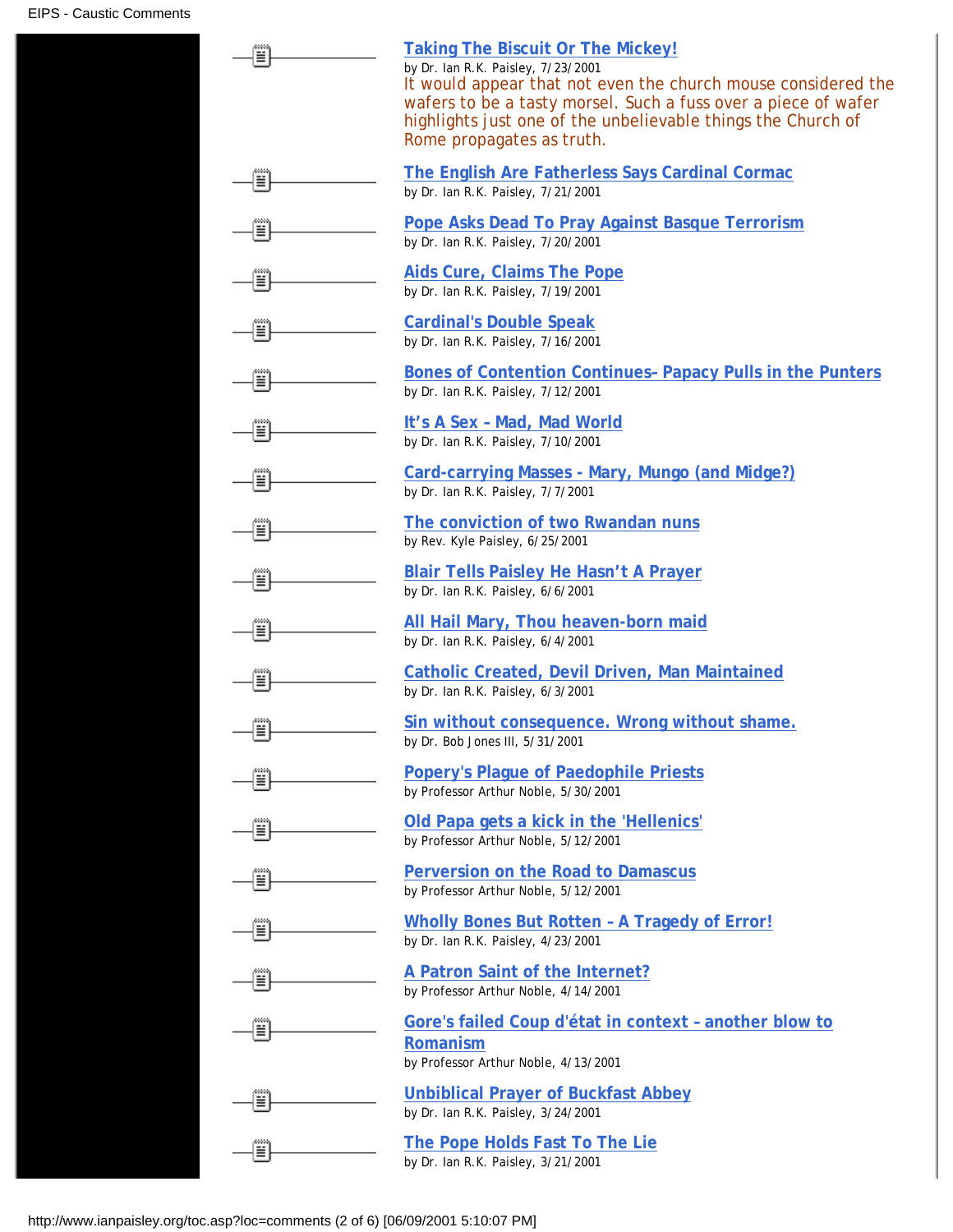| ≣          | <b>Pope's Patience Peters-out</b><br>by Dr. Ian R.K. Paisley, 3/19/2001                                                                                |
|------------|--------------------------------------------------------------------------------------------------------------------------------------------------------|
| ▒          | Internet Intercession or Intermission<br>by Dr. Ian R.K. Paisley, 3/17/2001                                                                            |
| ≣          | <b>Dance With the Devil</b><br>by Dr. Ian R.K. Paisley, 3/16/2001                                                                                      |
| ≣∣         | <b>Cardinals Must Be Set To Die For Faith</b><br>by Dr. Ian R.K. Paisley, 3/14/2001                                                                    |
| Ë          | <b>BBC or DDE (Dumbing Down Easter)</b><br>by Dr. Ian R.K. Paisley, 3/12/2001                                                                          |
| Ë          | <b>Anglicans Help Repair RC Churches</b><br>by Dr. Ian R.K. Paisley, 3/7/2001                                                                          |
| ≣∣         | <b>A Group Without Portfolio</b><br>by Dr. Ian R.K. Paisley, 3/5/2001                                                                                  |
| Ë          | <b>Knights of the Vatican</b><br>by Dr. Ian R.K. Paisley, 2/26/2001                                                                                    |
| ≝          | Sunderland in Blunderland - The Kilo Kicks the Pound<br>by Dr. Ian R.K. Paisley, 2/22/2001                                                             |
| ≣          | Pope's New Policy Is To Promote Perverters and Paedophile<br>Priests - Is It To Be a Cardinal's Sin or Blessing?<br>by Dr. Ian R.K. Paisley, 2/19/2001 |
| ≝          | <b>Not A Single Eyed Virgin!</b><br>by Dr. Ian R.K. Paisley, 2/12/2001                                                                                 |
| Ë          | <b>Kennedy's Tune - No Tune At All</b><br>by Dr. Ian R.K. Paisley, 2/8/2001                                                                            |
| ≣          | Cardinal Criticises 'grubby' Royal Act<br>by Dr. Ian R.K. Paisley, 2/5/2001                                                                            |
| 00000<br>탈 | Blair's Government Aims at Destroying the Revolution<br><b>Settlement</b><br>by Dr. Ian R.K. Paisley, 1/22/2001                                        |
| ≅          | The Age Of Consent<br>by Dr. Ian R.K. Paisley, 1/11/2001                                                                                               |
| ≣          | <b>Sins of the Fathers</b><br>by Dr. Ian R.K. Paisley, 1/8/2001                                                                                        |
| ≝          | <b>Catholic Church Covers-up Chaplain's Covert Capers</b><br>by Dr. Ian R.K. Paisley, 1/6/2001                                                         |
| ≣          | <b>Indecent Acts</b><br>by The Daily Telegraph, 1/5/2001                                                                                               |
| ≣          | <b>Vatican Silent On Paedophile Priests</b><br>by Dr. Ian R.K. Paisley, 1/2/2001                                                                       |
| Ë          | <b>The Pope's Forked Tongue</b><br>by Dr. Ian R.K. Paisley, 12/30/2000                                                                                 |
| ≣          | The Italian Governments Strikes A Further Blow To Popery<br>by Dr. Ian R.K. Paisley, 12/29/2000                                                        |
|            | <b>Scarcity of Roman Priests in New York</b><br>by Dr. Ian R.K. Paisley, 12/26/2000                                                                    |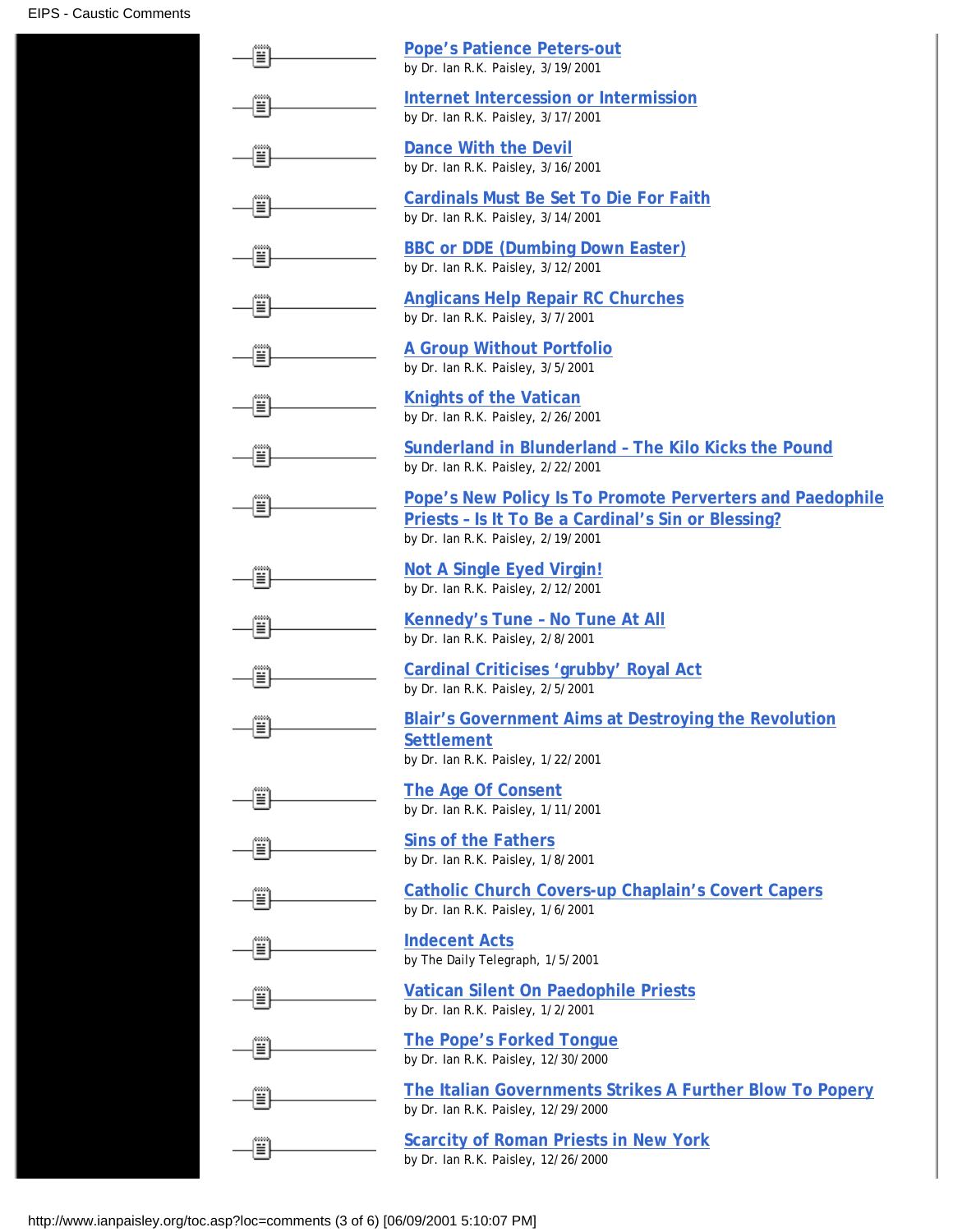|           | Rome Beefs Up Her Political Drive In Britain<br>by Dr. Ian R.K. Paisley, 12/22/2000                                                                         |
|-----------|-------------------------------------------------------------------------------------------------------------------------------------------------------------|
| ≝         | Roman Catholic Press Screens 'Ex-Convent Girl Is First TV<br>Millionaire'<br>by Dr. Ian R.K. Paisley, 12/21/2000                                            |
|           | <b>Liverpool Roman Catholic Masses Forsake the Mass</b><br>by Dr. Ian R.K. Paisley, 12/18/2000                                                              |
|           | <b>Leader Of Roman Catholics In Britain Has Got His Top Priority</b><br><b>Wrong</b><br>by Dr. Ian R.K. Paisley, 12/15/2000                                 |
|           | <b>Adams 'Must Say Sorry For Bombs'</b><br>by Dr. Ian R.K. Paisley, 12/13/2000                                                                              |
| ≣         | <b>Outrage as Hospital Admits Storing up to 400 Foetuses</b><br>by Dr. Ian R.K. Paisley, 12/11/2000                                                         |
| ≣         | <b>Brothelising Birmingham</b><br>by Dr. Ian R.K. Paisley, 12/9/2000                                                                                        |
| ≝         | <b>How Rome Hates The Infallible Bible</b><br>by Dr. Ian R.K. Paisley, 12/8/2000                                                                            |
| ≝         | The Republic of Ireland Welcomes New Vatican Ambassador<br>by Dr. Ian R.K. Paisley, 12/7/2000                                                               |
| ≣         | Sex Change Vicar Returns To Serve In The Church of England<br><b>Ministry</b><br>by Dr. Ian R.K. Paisley, 11/30/2000                                        |
|           | Who Next in Rome is Going To Claim, "I Am Christ"<br>by Dr. Ian R.K. Paisley, 11/28/2000                                                                    |
|           | <b>Historical Documents Reveal Former Pope's Plans</b><br>by Dr. Ian R.K. Paisley, 11/27/2000                                                               |
| aaaa<br>≝ | Let Catholics Become Kings, Says Charles<br>by Dr. Ian R.K. Paisley, 11/23/2000                                                                             |
|           | MPs Vote for Catholic Speaker - Catholic Herald Comment On<br>The New Speaker's Romanism<br>by Dr. Ian R.K. Paisley, 11/22/2000                             |
|           | <b>Pope Rebukes Belgian Cardinal</b><br>by Dr. Ian R.K. Paisley, 11/20/2000                                                                                 |
|           | Roman Catholic Press Backs R.C. Archbishop Of Wales For His<br>Disgraceful Leniency In The Case Of Paedophile Priest<br>by Dr. Ian R.K. Paisley, 11/16/2000 |
|           | Pope Elevates Sir Thomas More as Patron Saint for all<br><b>Politicians</b><br>by Dr. Ian R.K. Paisley, 11/14/2000                                          |
|           | <b>The Curse of Apathy</b><br>by Rev. Joseph Irons, 11/11/2000                                                                                              |
|           | <b>Popery Not a Religion at All</b><br>by Rev. Joseph Irons, 11/9/2000                                                                                      |
|           | <b>Popery Raises its Impious Head Yet Again</b><br>by Rev. Joseph Irons, 11/7/2000                                                                          |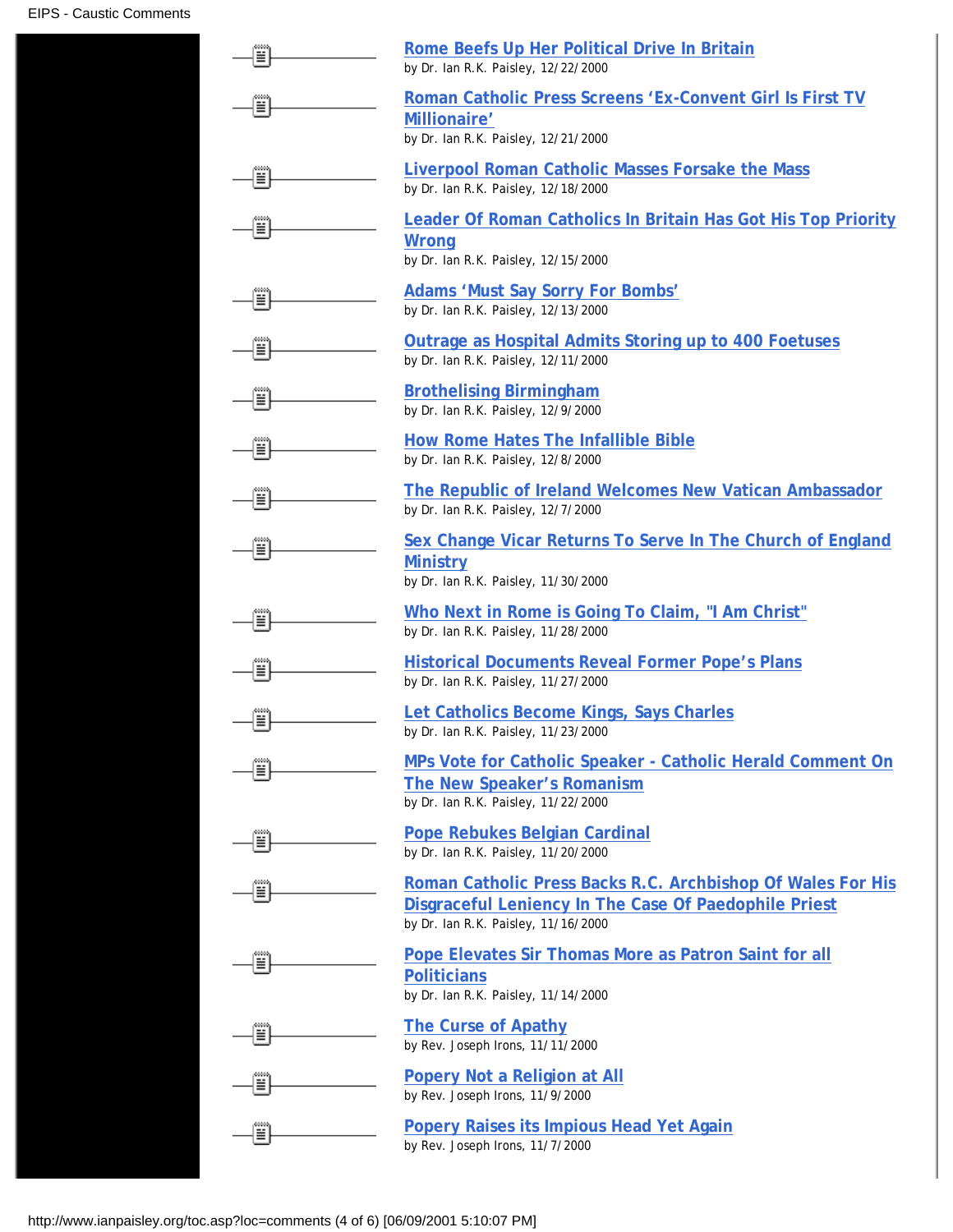|    | Blair 'Drafting Queen's Apology to the Pope'<br>by English Churchman, 10/20/2000                                                       |
|----|----------------------------------------------------------------------------------------------------------------------------------------|
| ≣  | The WCC Sheds Its Skin<br>by English Churchman, 10/18/2000                                                                             |
| 틬  | <b>Global Christian Forum Takes Over from WCC</b><br>by English Churchman, 10/17/2000                                                  |
|    | <b>Infallible Sectarianism</b><br>by Professor Arthur Noble, 9/22/2000                                                                 |
| ≣∣ | <b>The Ecumenical Farce Exposed!</b><br>by Professor Arthur Noble, 9/19/2000                                                           |
| ≣∣ | The Papal Lie versus the Truth of Christ<br>by Dr. Ian R.K. Paisley, 9/11/2000                                                         |
| ≣∣ | To Whom do we listen - Christ or the Pope?<br>by Dr. Ian R.K. Paisley, 9/7/2000                                                        |
| ≣  | The continuing Saga of Rome's paedophile Priests<br>by Professor Arthur Noble, 8/10/2000                                               |
| ≣∣ | Blair-faced Liars: Blair, Clinton and the New World Order<br>by Professor Arthur Noble, 5/18/2000                                      |
| ▦  | An Ex-Nun in Search of God - but Biblically none the wiser!<br>by Professor Arthur Noble, 5/5/2000                                     |
| ≣  | Antichrist in the Footsteps of the Saviour<br>by Professor Arthur Noble, 4/19/2000                                                     |
| ≣  | 'Purification of Memory' - a Vatican Euphemism for the<br><b>Whitewashing of History</b><br>by Professor Arthur Noble, 4/17/2000       |
| Ĩ  | Papal Hopeful passes the 'Antichrist' Buck<br>by Professor Arthur Noble, 3/21/2000                                                     |
| ij | Church of Ireland to unite with Rome under the Pope<br>by Dr. Ian R.K. Paisley, 3/20/2000                                              |
|    | The Pope's 'Apology' - the first great laugh of the new<br><b>Millennium</b><br>by Professor Arthur Noble, 3/17/2000                   |
| ≣∣ | Blair and Clinton: The Path to Hitlerism and the Road to Hell<br>by Professor Arthur Noble, 2/29/2000                                  |
| ≣∣ | Blair, Haider and Hitler: What do they have in common?<br>by 'Eurobuster', 2/28/2000                                                   |
| ≣∣ | <b>Neo-Fascism: Europe's Double Standards</b><br>by 'Eurobuster', 2/11/2000                                                            |
| ≣∣ | The Lord raises a Standard against the Apostasy of the Church<br>of Ireland Theological College<br>by Professor Arthur Noble, 2/1/2000 |
| ≣∣ | A "holy" nun, but "wholly" against the Vatican<br>by Dr. Ian Paisley, 1/20/2000                                                        |
|    | The Bible and Romanism - the window-dressing continues<br>by Professor Arthur Noble, 1/7/2000                                          |